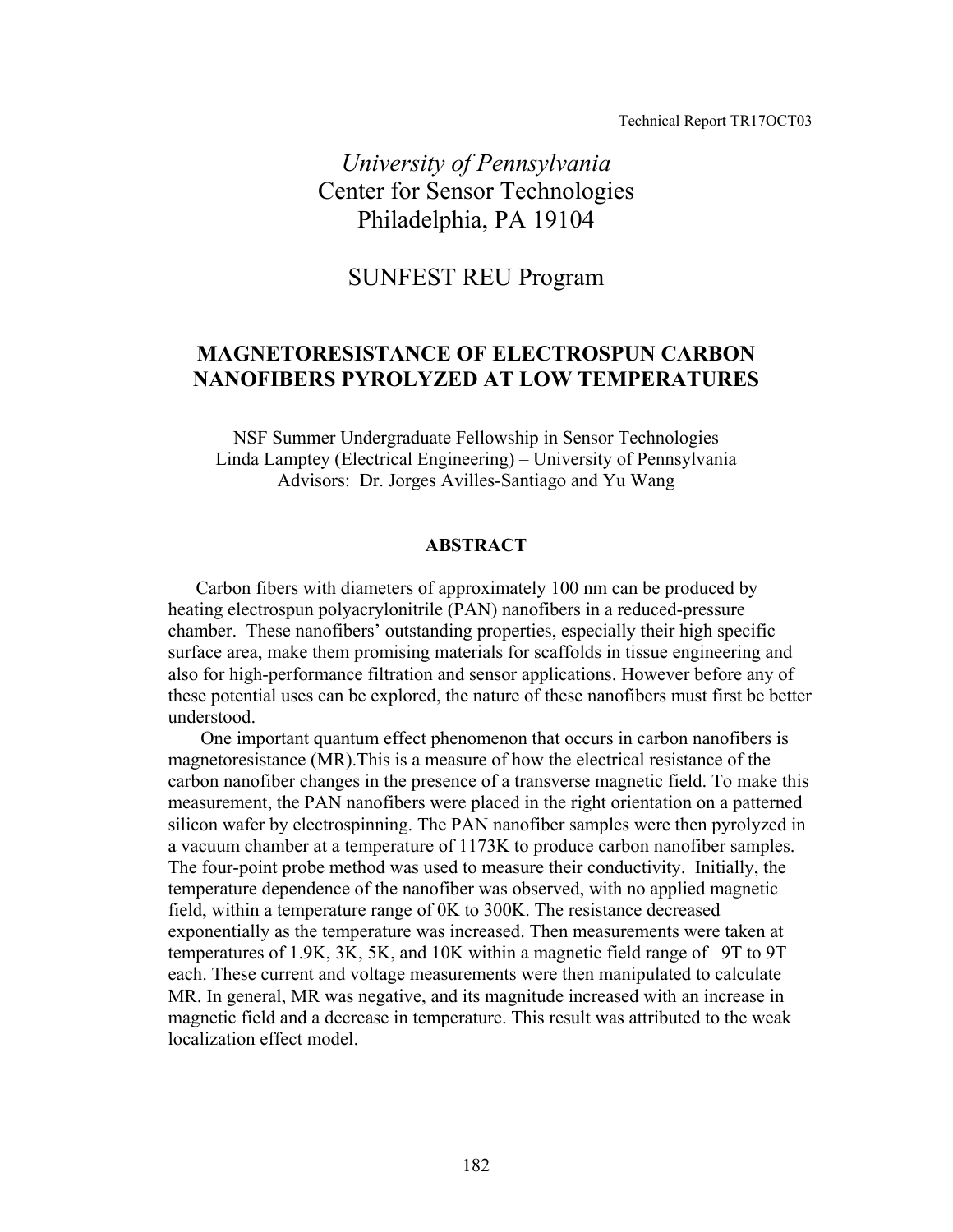# **Table of Contents**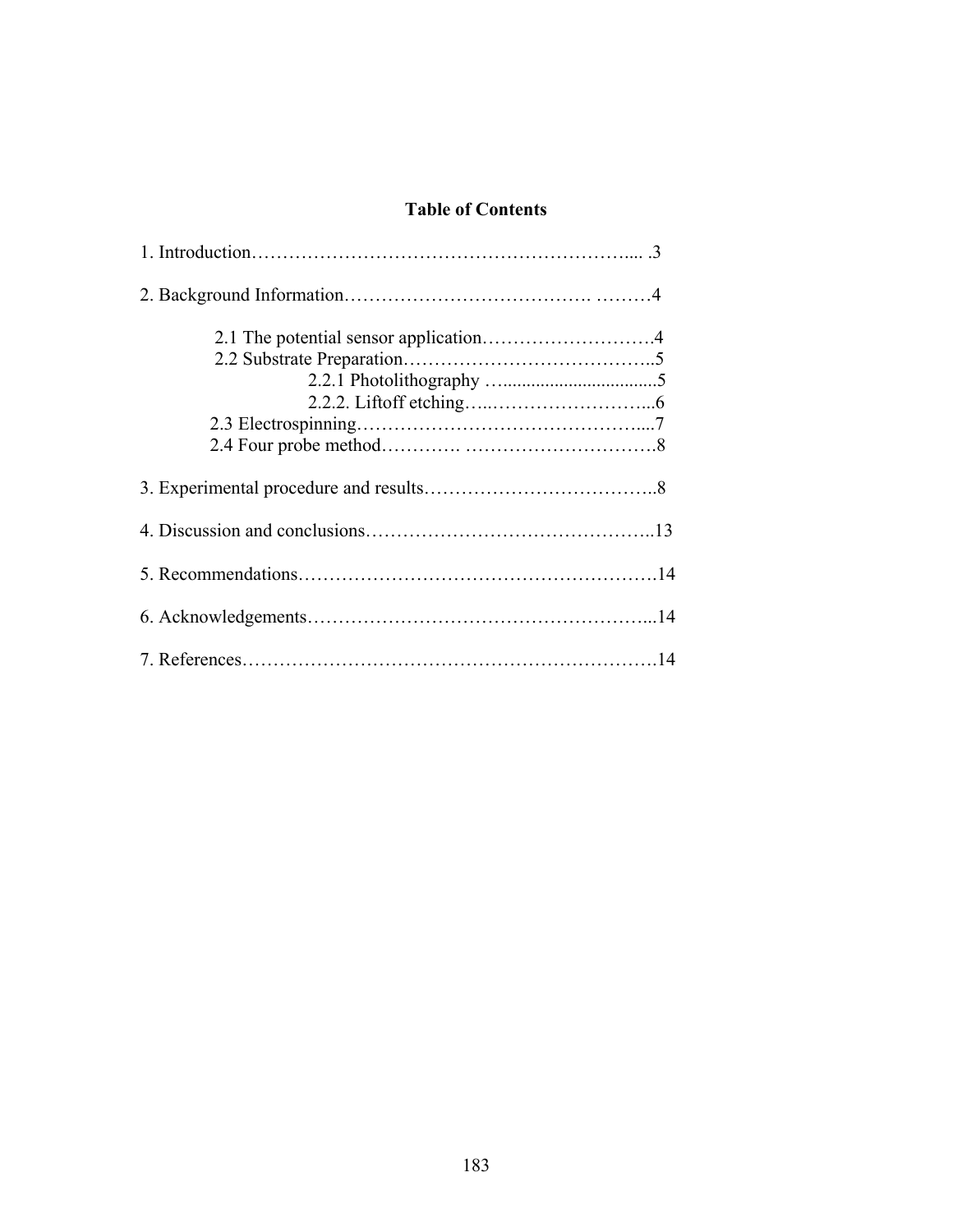### **1. INTRODUCTION**

Conventional fiber spinning methods usually use mechanical forces to drive fiber formation. These conventional methods are strong enough to produce fibers with micronmeter-range diameters. The significance of these carbon fibers lies in their chemical inertness, strength, and electrical and thermal conductivity. These materials can thus be conveniently used for batteries, plastic, and asphalt applications. However, when mechanical forces are combined with electrostatic forces, the diameter of the carbon fibers produced reduces significantly to the nanometer range (see Figure 1). This more effective spinning technique is known as electrospinning.



Figure 1: Image of carbon nanofiber obtained from scanning electron microscope.

 The ultrafine nanofibers produced by electrospinning are more outstanding than ordinary carbon fibers because they have unusually large specific surface areas [1]. There has been much recent research on carbon nanofibers because of their promising potential uses in the field of nanotechnology. These nanofibers also have high porosity and very small pore size, making them likely candidates for use in highly selective filtration applications. They are also absorbent. This quality, combined with their chemical inertness and high conductivity properties, makes them prospective materials for sensors. Their electrical resistance and thus conductivity is highly dependent on the physical conditions of their surroundings. Consequently, the practical application of this project is to use these carbon nanofibers as sensors for physical measurements such as temperature, pressure, and levels of certain atmospheric gases. Nevertheless, the feasibility of this application depends on the scope and accuracy of knowledge of the nature of the carbon nanofiber. Unfortunately, the nanoscopic size of these fibers makes them hard to manipulate; thus, not enough research has been done in this field.

This project helps to further characterize carbon nanofibers by measuring magnetoresistance (MR) — the change in electrical resistance when an electric field is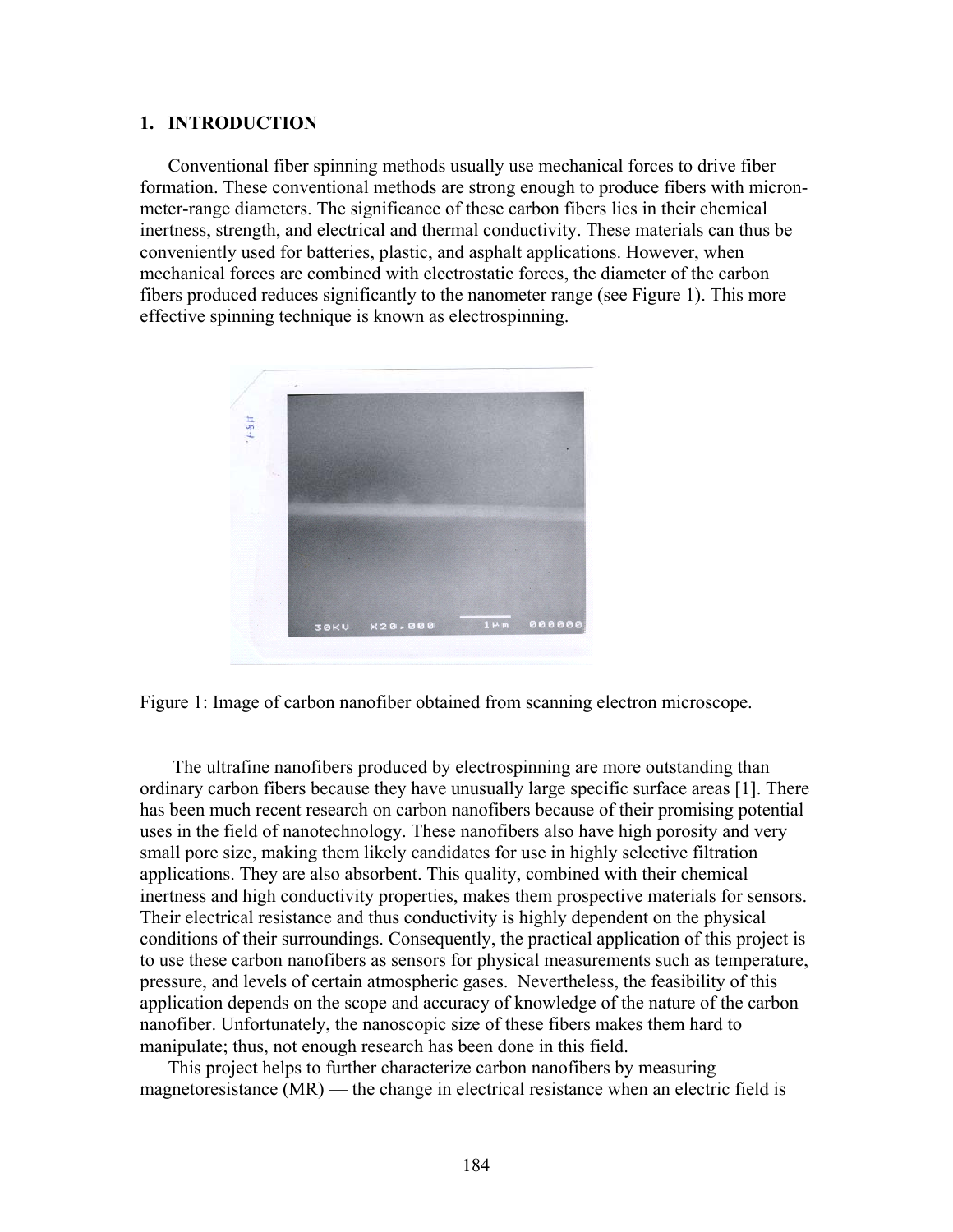applied perpendicularly to the carbon nanofiber. MR reflects the electron transport properties of the nanofiber. In accordance to classical electron theory [2], electrical resistance should increase when a perpendicular magnetic field is applied to the carbon nanofiber. Thus, MR should be positive. However, it has been observed that in carbon fibers resistance tends to increase as the magnetic field increases. When temperature is lowered, the degree of disorderliness increases, also increasing MR. The fibers thus exhibit negative MR properties that are attributable to their structure and quantum mechanic effects. The Bright Model [3] explained this negative MR in terms of an increase in the density of carrier electrons when a magnetic field is applied at low temperatures. Although the Bright Model represented a significant breakthrough in understanding the negative MR of carbon nanofibers, it could not efficiently explain all observed data. Another model [4] explained negative magnetoresistance in terms of weak localization effects. This phenomenon is an inherent interference effect based on the scattering of carriers at low temperatures.

This project will further investigate if the same phenomenon of negative magnetoresistance that exists in carbon fibers also exists in nanofibers. Previous research has examined nanofibers pyrolyzed at high temperatures of 2273K and above [5,6]. However, not much work has been done on nanofibers pyrolyzed at low temperatures. Thus this project aims to measure MR at a low temperature of 1173K to observe the trends at different low temperatures.

#### **2. BACKGROUND**

#### **2.1 The Potential Sensor Application**

The effects of certain physical parameters on electrical resistivities of carbon nanofibers demonstrate that they can be used in sensor applications. Resistivity  $(\rho)$ , an intrinsic property of a material, is a measure of its longitudinal electrical resistance. Resistivity is related to electrical resistance (R) by the equation  $R = \rho L / S(1)$ , where L is the length of the fiber and S is the surface area. According to Ohms Law, for certain materials such as carbon nanofibers, voltage (V) across and the current (I) flowing through the material are related by  $V=IR(2)$ . A combination of these two equations yields  $I = V/R = VS/\rho L$ . Hence in making a sensor, some of these properties of the nanofiber can be fixed and only one left varying. In the sensor circuit shown in Figure 2, the length, surface area, and voltage across the nanofiber remain fixed.



Figure 2 Circuit of potential carbon nanofiber sensor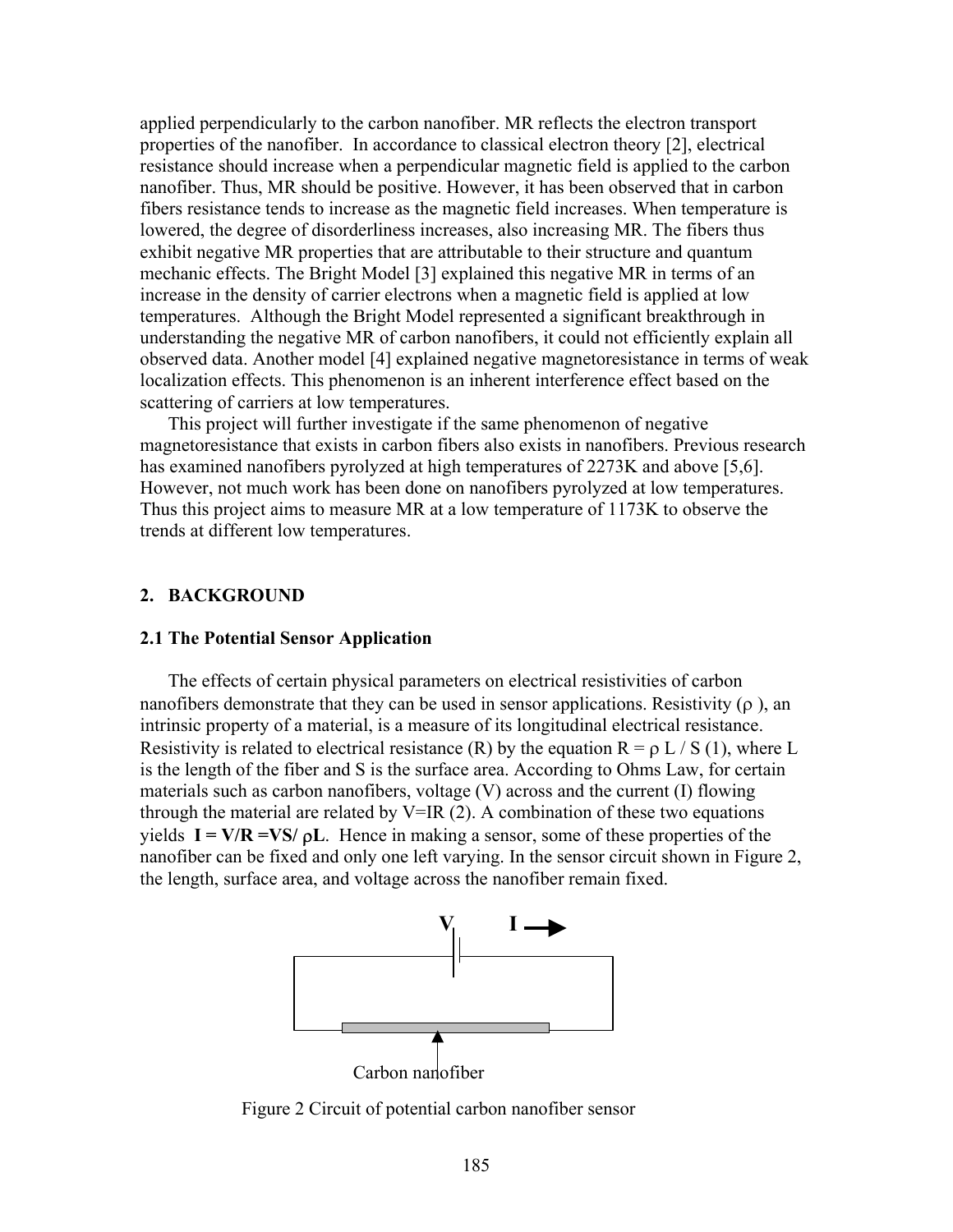Hence, the only property affecting the current flowing through the circuit is the resistivity. If a physical parameter that affects resistivity, such as temperature, changes, resistivity will change, thus affecting the current through the circuit. Thus if this parameter is being monitored, this change in current output can be interpreted by a program that will trigger a desirable response (see Figure 3).



Figure 3: Diagrammatic representation of sensor application.

## **2.2 Substrate Preparation**

The substrate is a silicon wafer that undergoes certain processes before it is ready to be used for the MR measurements.

## **2.2.1 Photolithography**

Photolithography [7] is the process of transferring geometric shapes on a mask to the surface of a silicon wafer. The first step is to prepare a mask with the desired pattern on a glass plate. The wafer then has to be thoroughly cleaned chemically and dried, making it ready to be coated with a layer of silicon dioxide. The next step is to add another thin layer of an ultraviolet sensitive polymer known as a photoresist (see Figure 4). Photoresists can be either positive or negative. For our experiment a positive photoresist was used.

The mask is then aligned with the silicon wafer. The parts of the photoresist that need to be removed to form the pattern are exposed to ultraviolet light through the mask. This process modifies the chemical structure of the photoresist, making it soluble in the developer. The wafer is then developed, thus transferring the pattern on the mask onto the wafer. The solvents are then removed from the photoresist to make the coating photosensitive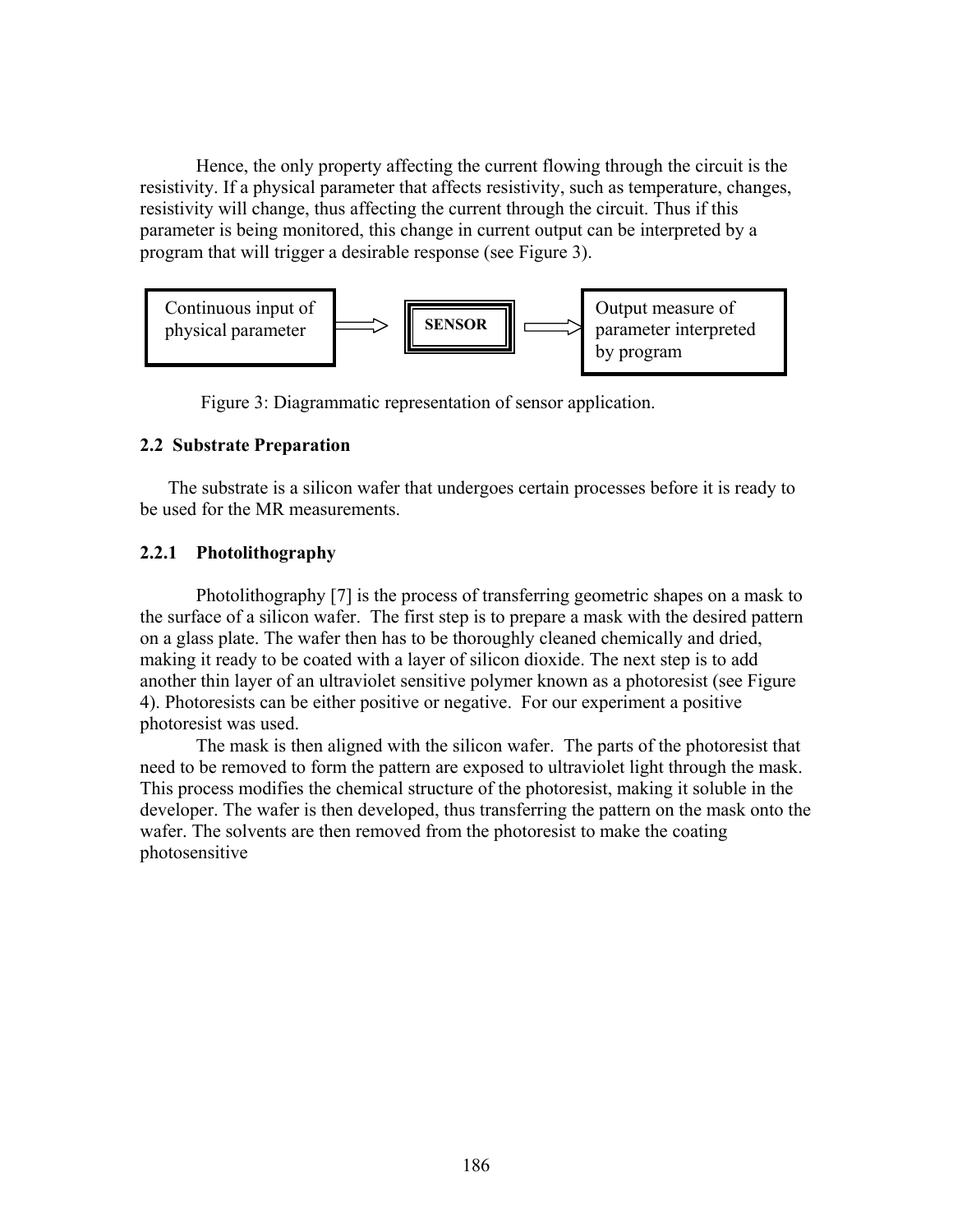

Figure 4: The photolithography process.

## **2.2.2 Liftoff etching**

The next step is an etching process known as "liftoff": a stenciling technique used to pattern noble metals such as gold. To ensure better adhesion, a layer of nickel is deposited on the wafer before depositing the thin layer of gold. The pattern is then stenciled through the gaps in the resist and the unwanted metal is lifted off (see Figures 5 and 6).



Figure 5 Cross-section of sample



Figure 6 Top view of sample with several etched gold patterns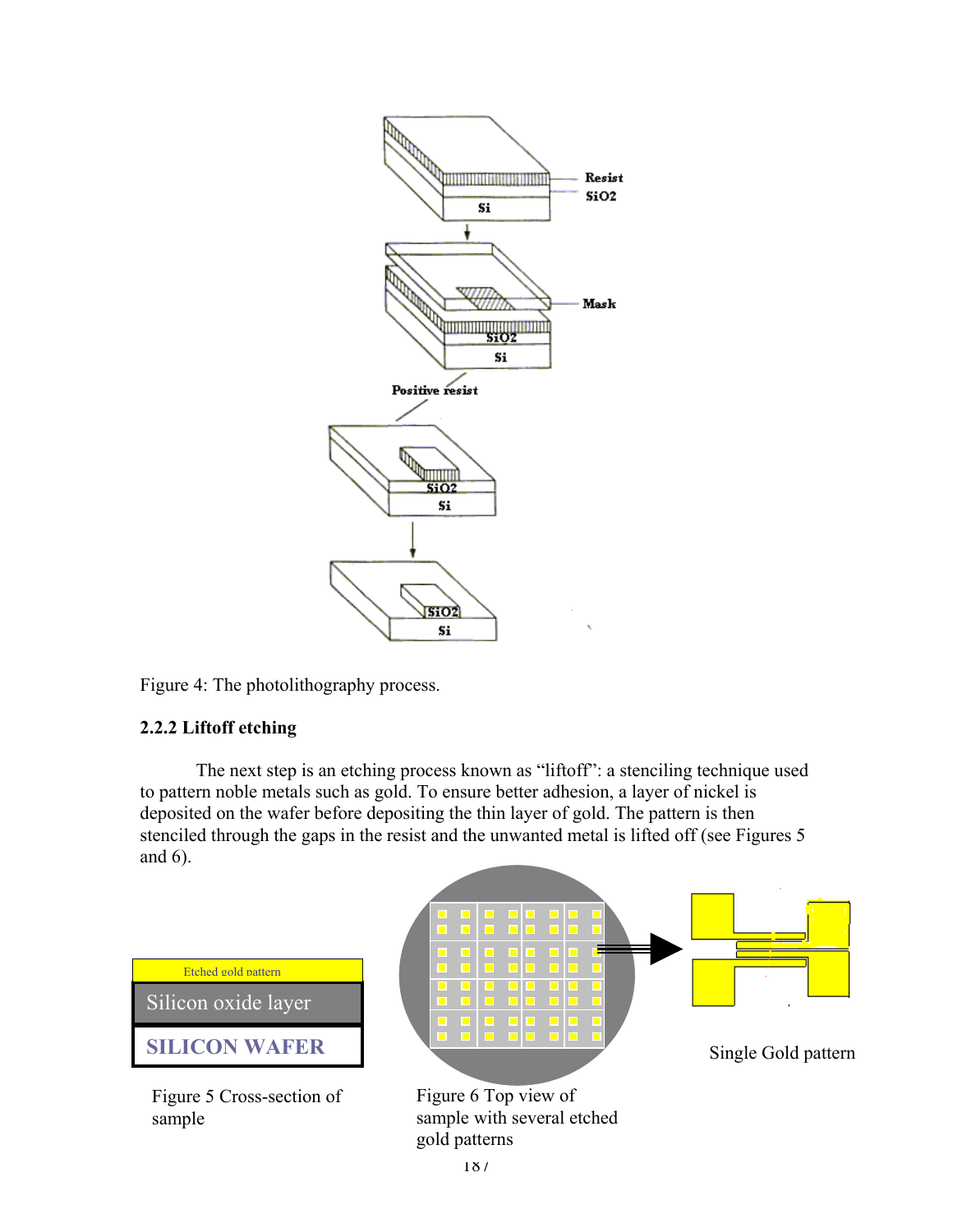### **2.3 Electrospinning**

Conventional fiber spinning techniques, such as melt spinning, dry spinning, and wet spinning, use mechanical forces in fiber production. With these processes, a polymer solution is forced out of a spinnerette to produce non-woven fibers as the drawn solution solidifies. Electrospinning combines these mechanical forces with electrostatic forces. The process was discovered in the early 1930s but not significantly exploited because of limited comprehension, but recent years have seen increased research on electrospinning [1]

Electrospun fibers usually have diameters in the nanometer range, in the order of 100 nm. These ultrafine fibers are obtained by spinning polymer solutions in a high-voltage electric field. A simple setup involves a plastic syringe with a metal tip, a clamp, a highvoltage source, and a grounded static screen. These objects are connected as shown in Figure 7, with the clamp slightly inclining the syringe at an angle and the voltage source connected to the metal tip. The polymer is put in the syringe, and a drop of solution is held at the metal tip by the surface tension force of the particles. Simultaneously, the high-voltage source positively charges the particles of the polymer solution, and the repulsion between them increases. At a certain critical point, the electrostatic force due to repulsion overcomes the opposing surface tension force, thus forcing out a jet of the charged polymer solution. While in the electric field, the solvent from this jet solution evaporates, leaving nanofibers targeted at the grounded screen.



Figure 7: Electrospinning setup.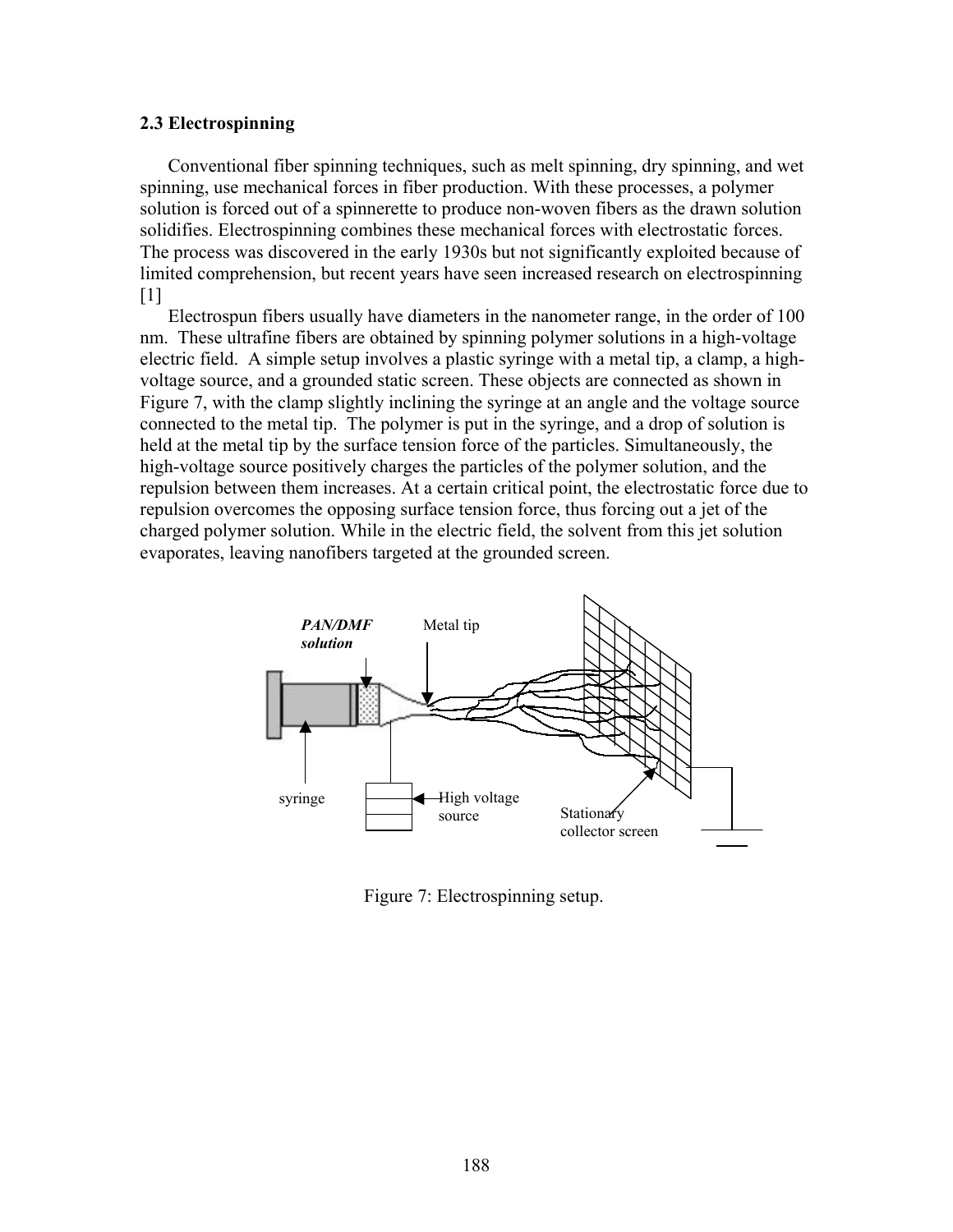### **2.4 Four-Probe Method**

The-four probe configuration can be used for electrical resistance measurements. The setup (see Figure 8) has four equally spaced collinear probes. The two outer probes are current-carrying probes, while the two inner ones are for voltage measurements. Since very little current flows through the voltage probes, the voltage measured is about the same as the voltage across the nanofiber. This method thus decreases the contact resistance and makes the voltage measurements more accurate.



Figure 8: The four-probe method [8].

## **3. The Experimental Procedure and Results**

The first step was to pattern the silicon wafer substrate by the process of photolithography and "liftoff" etching. The next arduous task was to obtain a carbon nanofiber placed in the right orientation across one gold pattern. To achieve this we prepared a polymer solution using 8 mg of polyacrylonitrile (PAN) and 10 ml of N, Ndimethyl formamide (DMF) solvent. This solution was then electrospun and the silicon wafer was momentarily placed in the electric field to collect some PAN nanofibers. It was important to ensure that a high density of PAN nanofibers was not deposited on the wafer, as this would decrease the probability of having a desirable sample. The wafer was then viewed under a microscope to observe whether a nanofiber had been placed in the right orientation. If not, the wafer was cleaned with DMF solution and dried to prepare it for another trial. This experiment was repeated until a single PAN nanofiber was stretched across the central part of one of the gold patterns, as shown in Figure 9. This nanofiber had to not touch any of the four contact pads nor be crossed by another nanofiber since that would affect the resistance measurements of the nanofiber.



Figure 9: Pattern after successful electrospinning.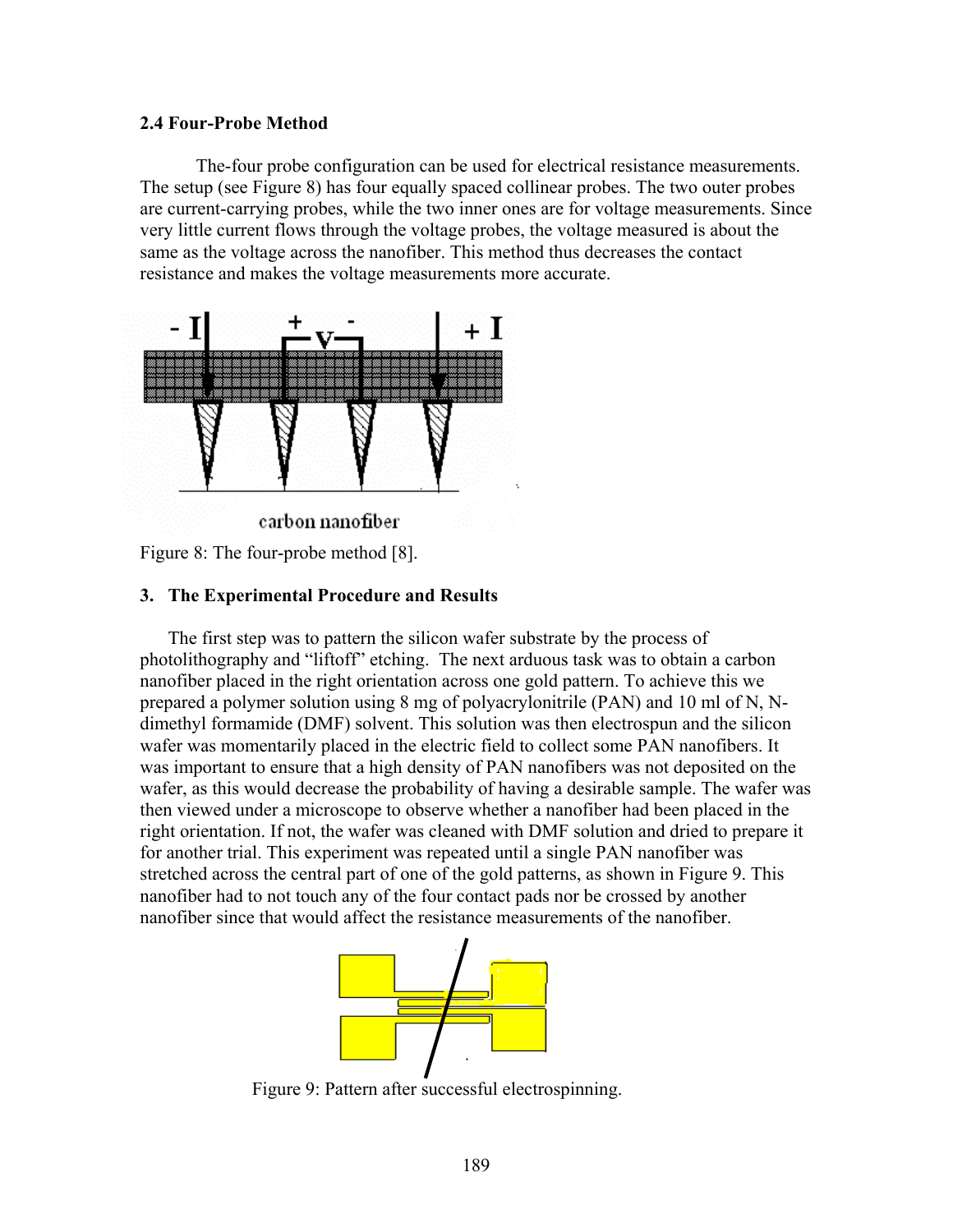After successful electrolysis, the PAN nanofiber was chemically changed to a carbon nanofiber. This was done by heating it in a vacuum chamber at 1173K in a process known as pyrolysis: high-temperature decomposition under reduced pressure. For pyrolysis, a Brew Model 466-S with a mesh element was used. The sample was heated for 30 minutes in a vacuum of 106 Torr. The complications of pyrolysis were the high probability of either moving or breaking the nanofiber. After successful carbonization, the sample was then ready for MR measurements by the four probe method.

To enhance these measurements, silver epoxy was used to attach thin gold wires to each of the four contact pads. These gold wires were connected to the appropriate current and voltage probes. The purpose of the first set of measurements was to investigate how the resistance of the carbon nanofiber varied with temperature. Thus without applying any magnetic field, with a temperature range from 0K to 300K, the electrical resistance of the sample was calculated using the recorded current and voltage measurements. These measurements were made using the four-probe method with a Model 6000 Physical Properties Measurements System by Quantum Inc., equipped with a Keithley 237 high-voltage source measurement unit. As Figure 10 shows, as the temperature increases, electrical resistance also decreases.



Figure 10: Relationship between electrical resistance and temperature.

Then, with the perpendicular magnetic field ranging from – 9T to 9T, voltage and current measurements were taken on the sample at temperatures of 1.9K, 3.0K, 5.0K, and 10K. MR and magnetoconductance (MC), which is the inverse of MR, were calculated using the formulae on the next page.

 $MR = {R(B) - R(0)} / R(0)$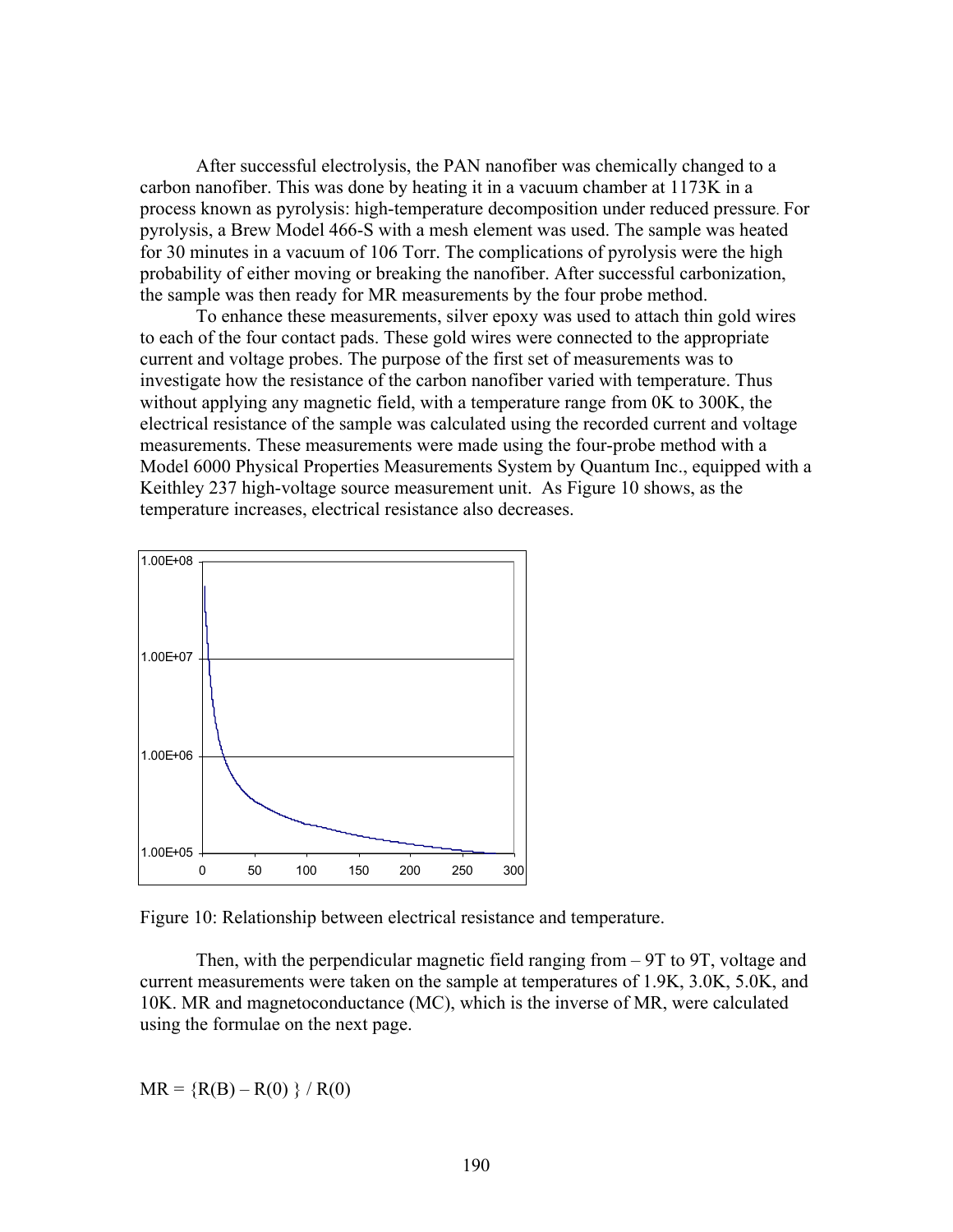$$
= \{ R(B) / R(0) \} - 1
$$
  
MC = {G(B) – G(0)} / R(0)  
= {G(B) / G(0)} - 1

R(B) is the resistance of the carbon nanofiber in a perpendicular magnetic field of strength B. R(0) is the resistance of the carbon nanofiber when no magnetic field is applied.

G(B) is the conductance of the carbon nanofiber in a perpendicular magnetic field of strength B. G(0) is the conductance of the carbon nanofiber when no magnetic field is applied.

The figures below show the data collected for MR/MC against the magnetic field strength.



Figure 11: MR/MC measurements taken at 1.9K.

As can be seen from Figure 11, as the magnitude of the magnetic field increases, the magnitude of MR increases. However, a greater part of the curve is below the x-axis, showing that MR is negative, while a greater part of the MC curve is above the x-axis, showing that MC is positive. But an interesting result was observed between about –1.8 T to 1.8T, where on the contrary MR is positive and MC is negative. This could mean that there is a change in the scattering of the carriers in this region which affects the effect of the magnetic field. This speculation could be investigated further in future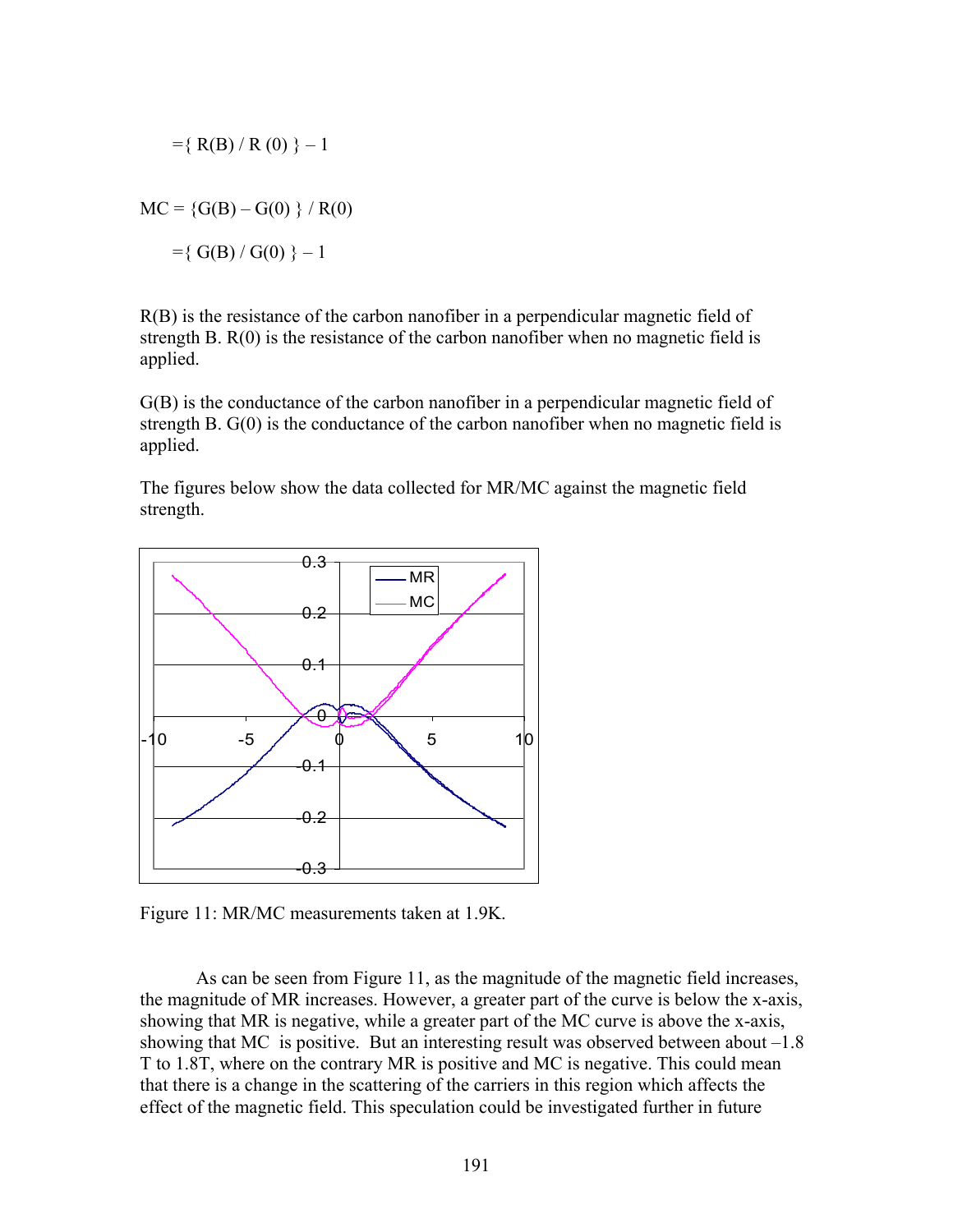experiments. In general, for the sample at 1.9K, the maximum MR obtained in the range was about -21.8 % when magnetic field was 9T.



Figure 12: Measurements taken at 3K.

Just as in the previous graph, in Figure 12 MR was generally negative while MC was generally positive. Unlike the measurements taken at 1.9K, here the MR curve is fully negative, while the MC curve is totally positive. In general, for the sample at 3K, the maximum MR obtained in the range was almost -22.3%.



Figure 13: Measurements taken at 5K.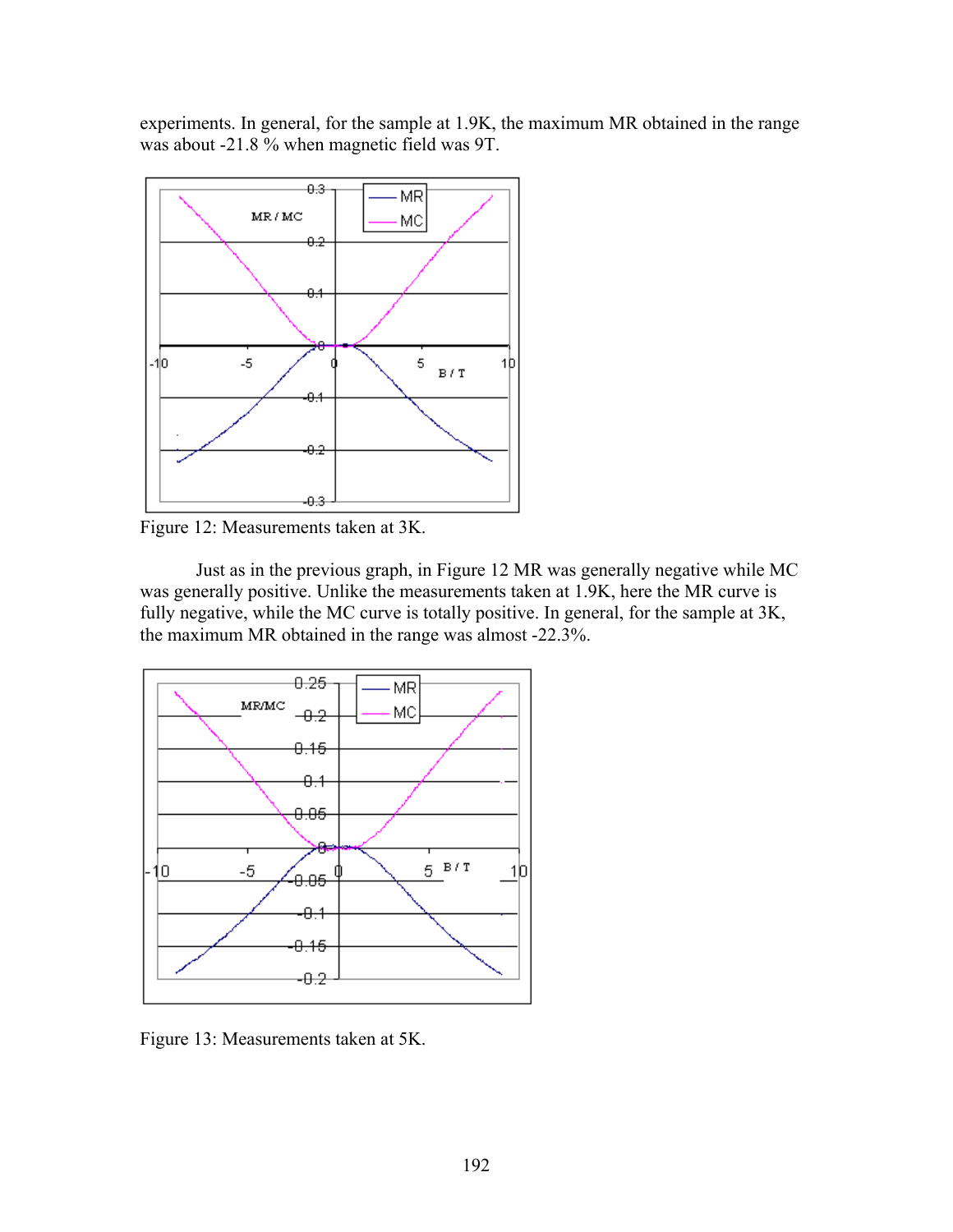In Figure 13, once again MR is totally negative, while MC is totally positive. The maximum value is about -19.2%.





As expected, in Figure 14 MR is negative while MC is positive. The maximum measurement is about -7.4 %

A combination of all the results shows the relationship between MR and temperature more clearly. In general, as the temperature increases, MR decreases. It was expected that the measurements taken at 1.9K would have the highest results while those taken at 10K would have the lowest values. However, the measurements taken at 3K generally show the highest MR results.



Figure 15: Graph showing combined MR measurements at 1.9K, 3K, 5K and 10K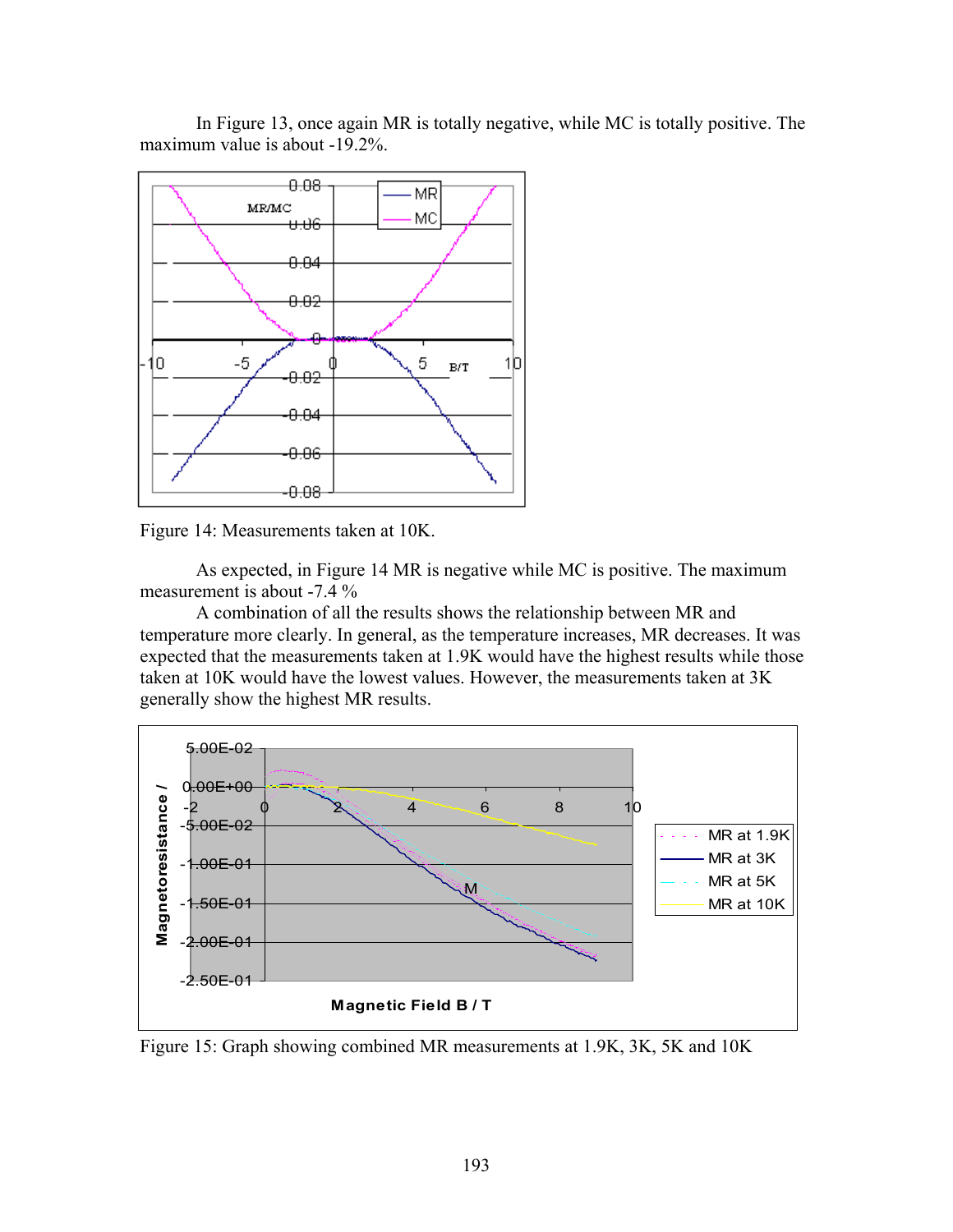### **4. DISCUSSION AND CONCLUSIONS**

For most conductive materials, as temperature increases, there is an increase in the vibration amplitudes of the atoms thus increasing the frequency of collision of carriers. As a result, their electrical resistance decreases with temperature increase. However, semiconductors behave differently because of their atomic structure and the nature of their charge carriers. When temperature increases, semiconductors' electrical resistance decreases because the increased amplitudes of vibration may break some bonds between the valence electrons and the lattice atoms, hence releasing more charge carriers. The relationship between resistance and temperature is represented by

# $R = R_0 e^{(1/T - 1/T_0)\Delta E/2K}$

 $R_0$  is the resistance of the semiconductor at a reference temperature  $T_0$  (K), usually 273K.

Thus since the shape of Figure 10 shows this relation, it confirms that carbon nanofibers have semiconductor tendencies. This observation is explained by the weak localization phenomenon discussed below.

Figures 11, 12, and 13 showed that, in general, MR is negative. The Bright Model [3] explained this in terms of free carriers. Bright argued that the density of free carriers is increased with magnetic field, causing negative MR. However, this model failed to explain certain observed phenomena. Other authors [4,5,6] turned to weak localization effects which occur in weakly disordered electronic systems like that of the carbon nanofiber because of its turbostratic structure. This weak localization is an inherent interference effect common to a wave-propagated system in a disordered medium. It occurs when the probability of elastic scattering is greater than inelastic scattering of carriers, causing the interference of the electron wave to move in the backward direction. Magnetic fields suppress the phase coherence of backscattered wave. Thus the change in electrical resistance when a magnetic field is applied tends to be negative.

It was also observed that as temperature was increased, MR decreased. The maximum for 10K was -7.4%; for 5K, -19.2%; for 3K, -22.3%; and for 1.9K, 21.8%. MR is more prominent at low temperatures because there is increase in the disorderliness of the system. Contrary to expected results, the values at 1.9K were lower than those at 3K. However, the values for these two measurements were very close. This is most likely because there is not a great change in temperature to affect the carriers immensely. The experiment can be repeated at these temperatures to verify the results and confirm that this observation was not due to experimental limitations. Since the nanofiber also displayed some positive MR at 1.9K, it will be interesting to investigate if the nanofiber undergoes some significant changes at that very low temperature.

In conclusion, the MR of carbon nanofibers pyrolyzed at 1173K is generally negative and increases while temperature decreases.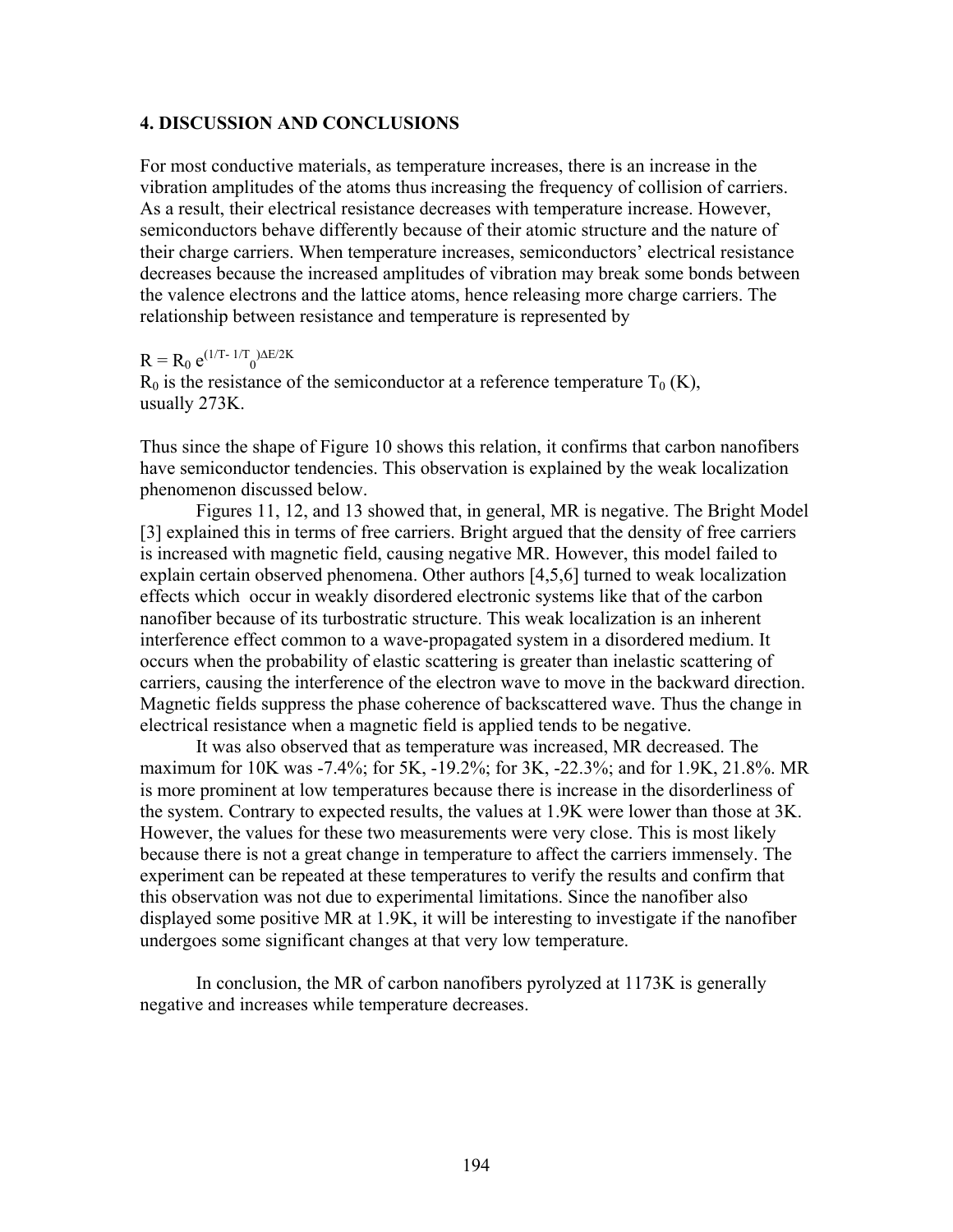### **5. RECOMMENDATIONS**

Resistivity, which is a measure of the longitudinal resistance, is usually a better measurement than resistance because it is an intrinsic property. However, resistivity is dependent on the surface area and length of the carbon nanofiber. Time constraints made it impossible to investigate the cross-section of the nanofiber. This should be done as a next step, and its surface area measured. The cross-section can be viewed with a scanning probe microscope operated in tapping mode. Since it is suspected that the cross-section is elliptical [9], the surface area can be calculated by measuring the vertical diameter and the full width at half maxima horizontal diameter. The length of the nanofiber can be measured using an optical microscope.

The nanofiber can also be characterized further using Raman scattering. This will show different peaks and thus the presence and levels of disorder in the nanofiber. These steps would allow us to better understand the MR results.

Finally the results can be compared to MR measurements of carbon nanofibers pyrolzed at other temperatures to observe any trends.

## **6. ACKNOWLEDGMENTS**

I am indebted to Yu Wang for his immense help and constant guidance with this project. I will also like to thank Dr. Jorges Santiago-Aviles for remaining a fountain of knowledge and being ever willing to help me. I am also grateful to Vladimir Dominoko for his help in preparing the samples and to Dr. Jay Kikkawa for his help in taking measurements. Thanks also to Kennedy Gachiri for proof-reading this document. Finally, but most importantly, I will like to express my sincere gratitude to the National Science Foundation for their support through an NSF-REU grant and Microsoft Corporation for their financial support.

## **7. REFERENCES**

- 1. G.C. Rutledge, M.Y. Shin, S.B. Warner, A. Buer, M. Grimler, and S.C. Ugbolue, A Fundamental Investigation of the Formation and Properties of Electrospun Fibers, <http://heavenly.mit.edu/~rutledge/PDFs/NTCannual00.pdf >. Ac Acessed July 15, 2003.
- 2. E. H. Putley, *The hall effect and related phenomena*, Butterworths Scientific Publications Ltd, London, 1960, p66-99.
- 3. A. A. Bright, Negative magnetoresistance of pregraphitic carbons, *Phys. Rev. B,* 20 (1979) 5142-5149.
- 4. Y. Koike and T. Fukase, Anomalous electric conduction in carbon fibers at low temperatures, *Solid State Comm.* 62 (1987) 499-502.
- 5. V. Bayot, L. Piraux, J.-P. Michenaud, and J.P. Issi, Weak localization in pregraphitic carbon fibers*, Phys. Rev. B*, 40 (1989) 3514-3523.